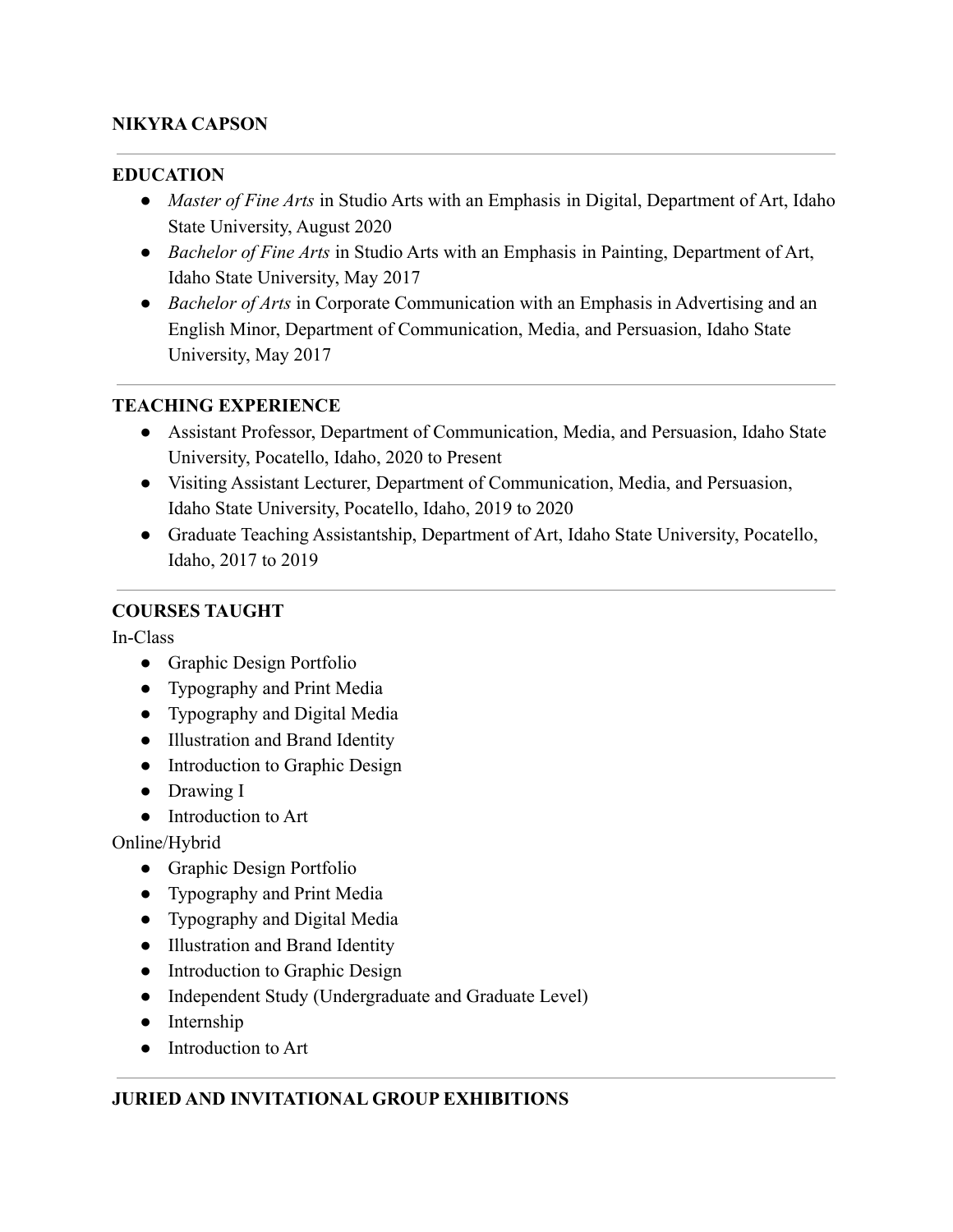2021

- *No Justice, No Peace: Global Protest, Unrest, and Conflict,* James Wise Gallery, Juried by an Independent Panel, Norfolk State University, Norfolk, Virginia
- *Art in the Time of Corona: Volume 2*, Dab Art Co., Juried by Yessíca Torres, Los Angles, California
- *Reentry, Webster Arts, Juried by Vicki Friedman, Webster Grove, Missouri*
- *Unprecedented: Art Responds to 2020,* View Center for Arts and Culture, Juried by Catherine Tedford, David MacDonald, and Stephen Horne, Old Forge, New York
- *ConTEXT*, Art Fluent, Juried by Amy Matteson Neill, Boston, Massachusetts
- *Uncommon Threads*, SCORE: Southern California Open Reginal Exhibition, San Fernando Valley Arts and Cultural Center, Juried by Georgia Freedman-Harvey, San Fernando Valley, California
- *2021 Faculty Group Show*, Davis Gallery, Invited by Ryan Babcock, Department of Art, Idaho State University, Pocatello, Idaho

2020

- *We are All Contagious*, UMass Dartmouth University Art Gallery, Juried by Nato Thompson, New Bedford, Massachusetts
- *Ordinary No-Ordinary*, Tall Sequoia Gallery, Juried by Nancy Moore, Canada
- *All Woman Exhibition,* Lewis and Clark State College, Invited by Tirazheh Eslami, Lewiston, Idaho
- *Isolation*, Midwestern Center for Photography, Juried by Linda Robinson, Wichita, Kansas
- *Contaminated,* Institute for Aesthetic Advocacy, Juried by the members of Institute for Aesthetic Advocacy and Institute for Digital Humanity, Minneapolis, Minnesota
- *In Love and Tech: Exploration of the Human Interaction in the Digital Age*, eighteen fifteen, Juried by Anton Chavez and Amanda Fay, Austin, Texas
- *12th Annual National Juried Exhibition*, Idaho Falls Art Council, Willard Arts Center, Juried by Daniel and Kara Hidalgo, Idaho Falls, Idaho
- *6 Feet apArt: Faculty and Graduate Group Show*, Davis Gallery, Invited by Ryan Babcock, Department of Art, Idaho State University, Pocatello, Idaho

2019

- *enGENDERing Change: The Exhibition*, Cloyde Snook Gallery, Adams State University Juried by Dr. Ann Woods, The Public Book, and Dr. Alan Woods, Alamosa, Colorado
- *The Biennial Project Biennial 2019*, Juried by Kaveh Mojtabai, Jeannie Motherwell, Luis Manuel Otero Alcantara, Yanelys Nuñez Leyva, and Nonardo Perea, Venice Biennale, Venice, Italy
- *Women's Stories (Untold) Text and Image*, Midwestern Center for Photography, Juried by Linda Robinson, Wichita, Kansas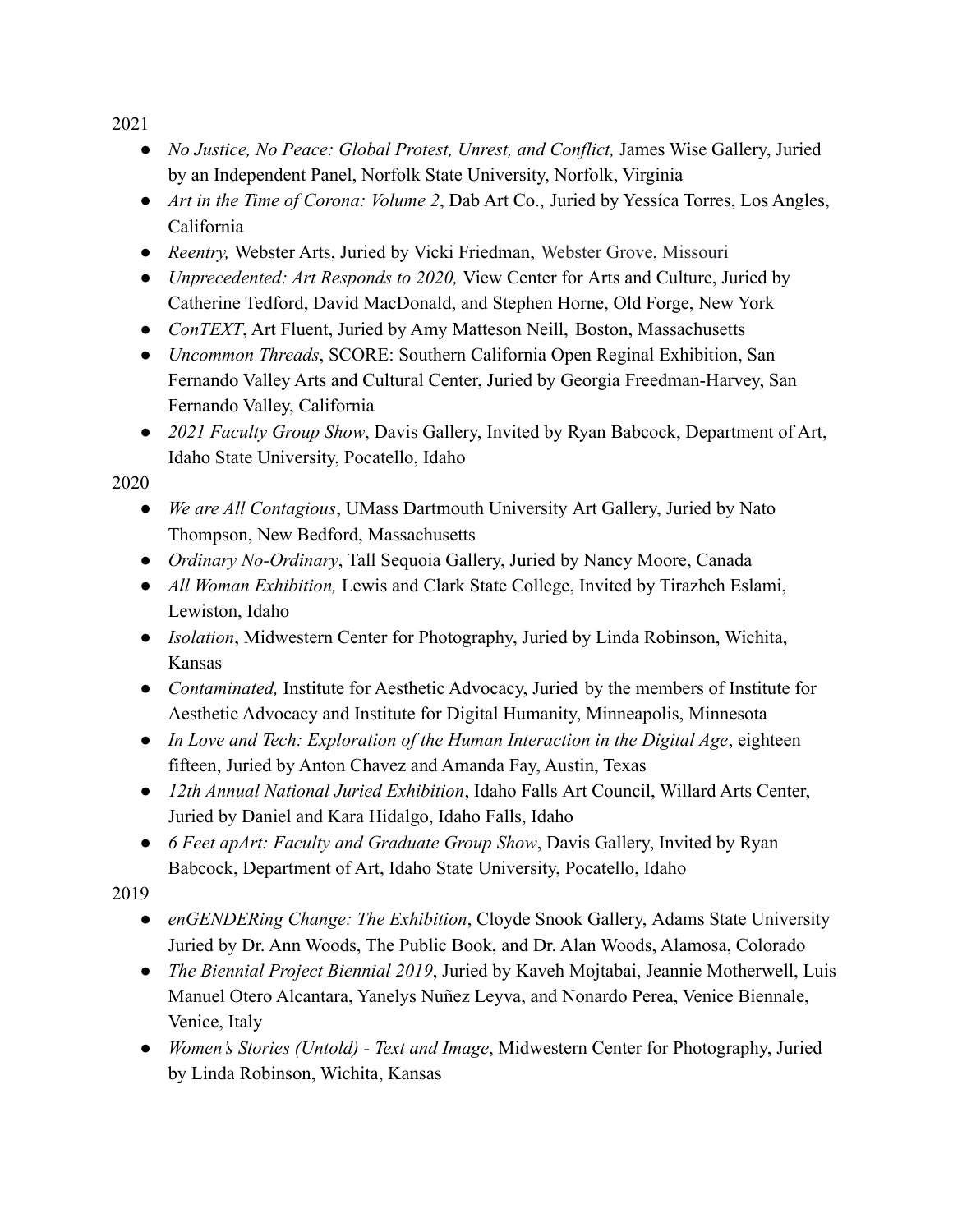- *"Clotheshorse,"* Indianapolis Art Center, Juried by Kyle Herrington, Indianapolis, Indiana
- *Perspectives: America*, Specto Art Space, Juried by Jeremiah Morris, Bridgewater, Virginia
- *11th Biennial ART Idaho Exhibition*, The Art Museum of Eastern Idaho, Juried by Kristin Poole, Idaho Falls, Idaho
- *11th Annual National Juried Exhibition*, Idaho Falls Art Council, Willard Arts Center, Juried by Joanna Barnum, Idaho Falls, Idaho

## **SOLO EXHIBITIONS**

2020

● *Life-On-Line*, Graduate Thesis Show, Davis Gallery, Department of Art, Idaho State University, Pocatello, Idaho

2018

● *Senses*, Pocatello Art Walk, Pocatello Brewery, Pocatello, Idaho

2017

- *Senses,* Pocatello Art Walk, Pocatello Brewery, Pocatello, Idaho
- *Perception*, compARTment Gallery, Department of Art, Idaho State University, Pocatello, Idaho

# **CURATED GROUP EXHIBITIONS**

2020

- *me irl*, Online Exhibition, Curated by Melissa Huang, Atlanta, Georgia
- *Visibility*, compARTment Gallery, Department of Art, Idaho State University, Curated by John Bybee, Pocatello, Idaho

2019

- *Graduate Students Group Show*, Davis Gallery, Department of Art, Idaho State University, Pocatello, Idaho
- *Art a la Carte*, Scholarship Fundraiser, Department of Art, Idaho State University, Pocatello, Idaho
- *Visibility*, Davis Gallery, Department of Art, Idaho State University, Curated by John Bybee, Pocatello, Idaho
- *Printmaking Group Show*, Eli M. Oboler Library Gallery, Idaho State University, Curated by Kristi Austin, Pocatello, Idaho

2018

- *Graduate Students Group Show*, Davis Gallery, Department of Art, Idaho State University, Pocatello, Idaho
- *Visibility*, compARTment Gallery, Department of Art, Idaho State University, Curated by John Bybee, Pocatello, Idaho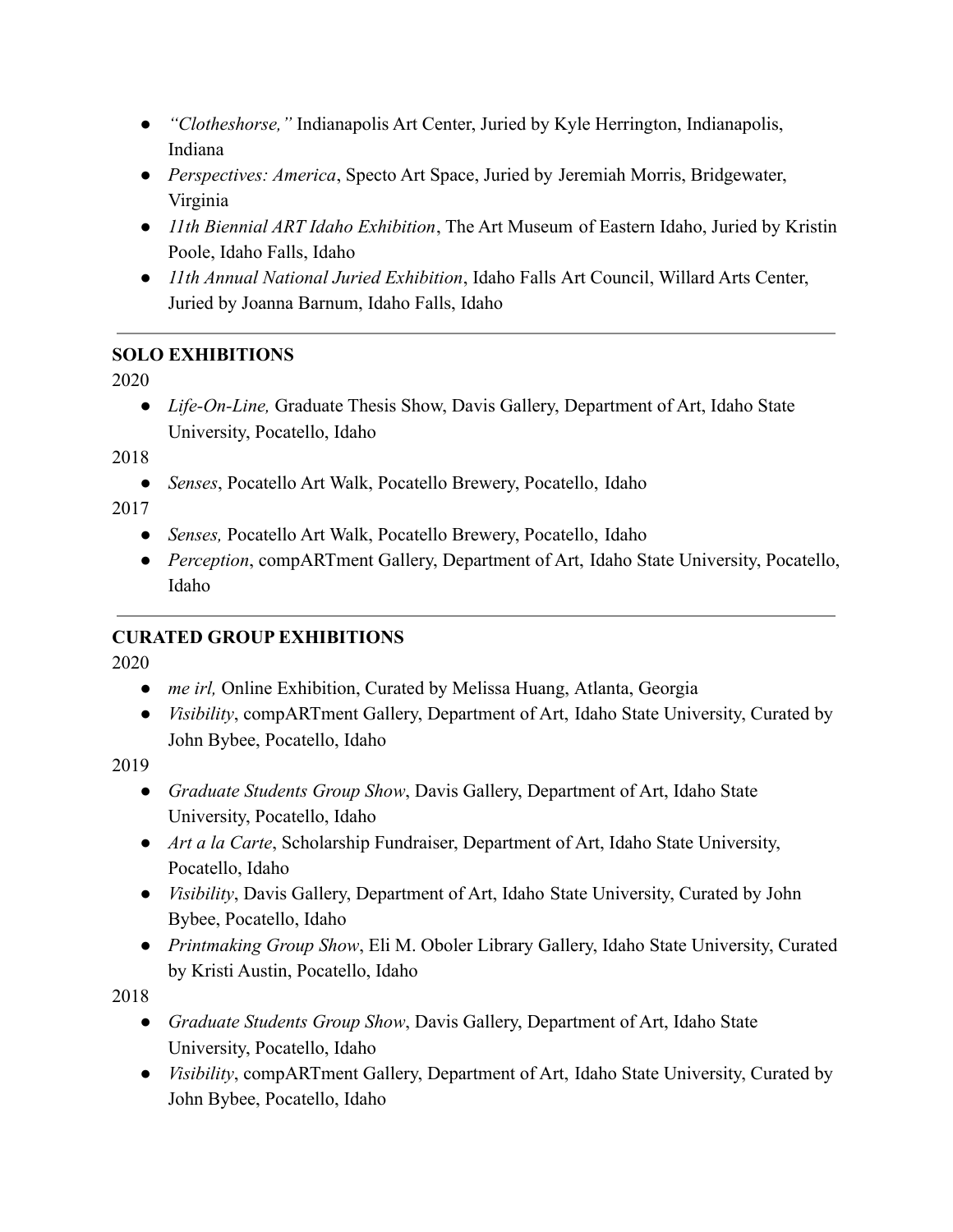- *Art a la Carte*, Scholarship Fundraiser, Department of Art, Idaho State University, Pocatello, Idaho
- *New Year's Eve Gala*, L.E. and Thelma E. Stephens Performing Arts Center, College of Arts and Letters, Idaho State University, Curated by Ryan Babcock, Pocatello, Idaho

2017

- *Graduate Students Group Show*, Davis Gallery, Department of Art, Idaho State University, Pocatello, Idaho
- *Art a la Carte*, Scholarship Fundraiser, Department of Art, Idaho State University, Pocatello, Idaho

2016

● *New Year's Eve Gala*, L.E. and Thelma E. Stephens Performing Arts Center, College of Arts and Letters, Idaho State University, Curated by Ryan Babcock, Pocatello, Idaho

### **HONORS AND AWARDS**

- Judge's Choice*, Unprecedented: Art Responds to 2020,* View Center for Arts and Culture, 2021
- Honorable Mention*, Ordinary No-Ordinary*, Tall Sequoia Gallery, 2020
- Honorable Mention, *11th Biennial ART Idaho Exhibition*, The Art Museum of Eastern Idaho, 2019
- *Gala Scholarship*, Art Department, Idaho State University, 2019
- Accepted into the *Graduate Research Symposium: Showcasing Scholarly and Creative Works*, Idaho State University, 2018
- *Cash Award*, Annual Undergraduate Exhibition and Scholarship Competition, 2017
- *1st Place in Printmaking*, Annual Undergraduate Exhibition and Scholarship Competition, 2016
- *Ruth Clark Watercolor Scholarship*, Idaho Watercolor Society, 2014

# **PERMANENT COLLECTIONS (Print and Digital)**

- San Fernando Valley Arts and Cultural Center
- Midwestern Center for Photography
- The Biennial Project
- Specto Art Space
- Indianapolis Art Center
- Black Rock and Sage

### **PROFESSIONAL MEMBERSHIPS**

- American Institute of Graphic Arts (AIGA)
- College Art Associations (CAA)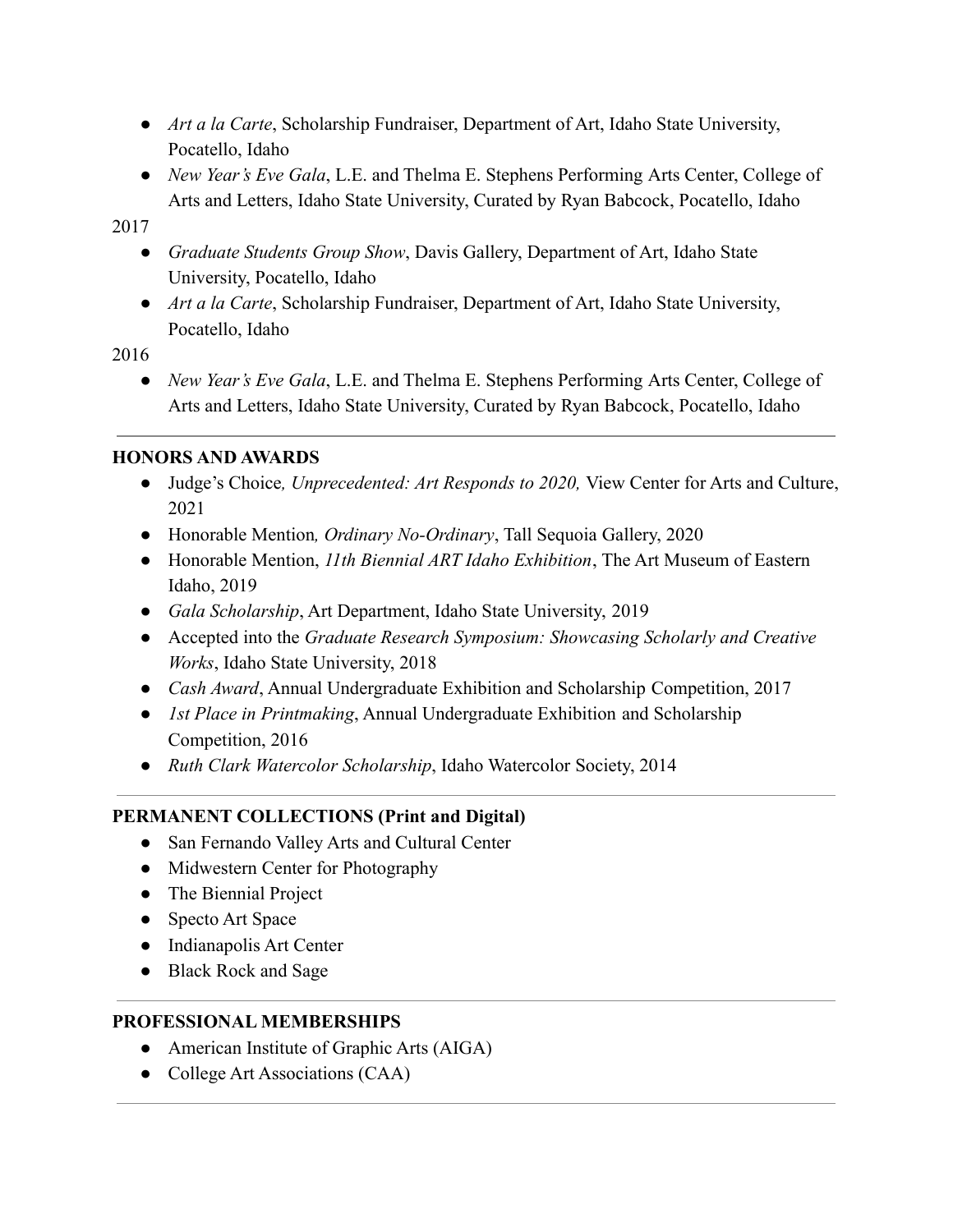### **PROFESSIONAL SERVICE (Selected)**

- Co-Coordinator for Bachelor of Fine Arts: New Degree Application, Gathered Information for the Application, Idaho State University, Pocatello, Idaho, 2021
- Co-Coordinator Department Branding Community Member, Help Develop an Advertising and Branding Campaign for the Communication, Media, and Persuasion Department, Preformed Research and Created Graphics, Idaho State University, Pocatello, Idaho, 2021-Present
- Alternate for the Institutional Animal Care and Use Committee, Non-Science Committee Member, Ensure Humane Care of Animals in Teaching and Research, Idaho State University, Pocatello, Idaho, 2020-Present
- Co-Coordinator for Paint 'n Sip Fundraiser, Instructor for the Digital Painting, Taught Digital Software, Advertising Federation's Fundraiser, Department of Communication, Media, and Persuasion, Idaho State University, Pocatello, Idaho, 2020
- Bengal Welcome Week Greeters and Face Covering Ambassadors, Hand Out Facemask to Students, Promote Hygienic Practice, Idaho State University, Pocatello, Idaho, 2020
- Co-Coordinator for the Art a la Carte, Helped Plan and Organize Event, Art Donation, Department of Art Fundraiser, Idaho State University, Pocatello, Idaho, 2020
- Co-Graphic Designer for 'MesmerElda' Installation, Designed Animal Graphics, Xanadu Community Center, Boise, Idaho, 2019
- Co-Event Planner for ISU President's Halloween Event, Help Create Decorations and Setup for Event, Department of Art, Idaho State University, Pocatello, Idaho, 2019
- Co-Coordinator for the Art a la Carte, Helped Plan and Organize Event, Art Donation, Department of Art Fundraiser, Idaho State University, Pocatello, Idaho, 2019
- Co-Designer and Planner for Pocatello Public Mural Collaboration, Painted and Composed Hummingbird Imagery, Department of Art, Idaho State University, Pocatello, Idaho, 2018
- Co-Event Planner for ISU President's Halloween Event, Help Create Decorations and Staffed the Event, Department of Art, Idaho State University, Pocatello, Idaho, 2018
- Co-Coordinator for the Art a la Carte, Helped Plan and Organize Event, Art Donation, Department of Art Fundraiser, Idaho State University, Pocatello, Idaho, 2018
- Workshop Instructor, Taught Gouache Technique, Idaho Art Education Association Fall Professional Development Conference, Department of Art, Idaho State University, Pocatello, Idaho, 2017
- Studio Assistant, Sewing Circle, Rachael Mayer's MFA Thesis, Idaho State University, Pocatello, Idaho, 2017

# **PROFESSIONAL DEVELOPMENT (Selected)**

- SHIFT{ed} 2021 Virtual Summit, AIGA: Design Education Community, Virtual, 2021
- CAL Faculty Grant Writing Seminar, Idaho State University, Pocatello, Idaho, 2021